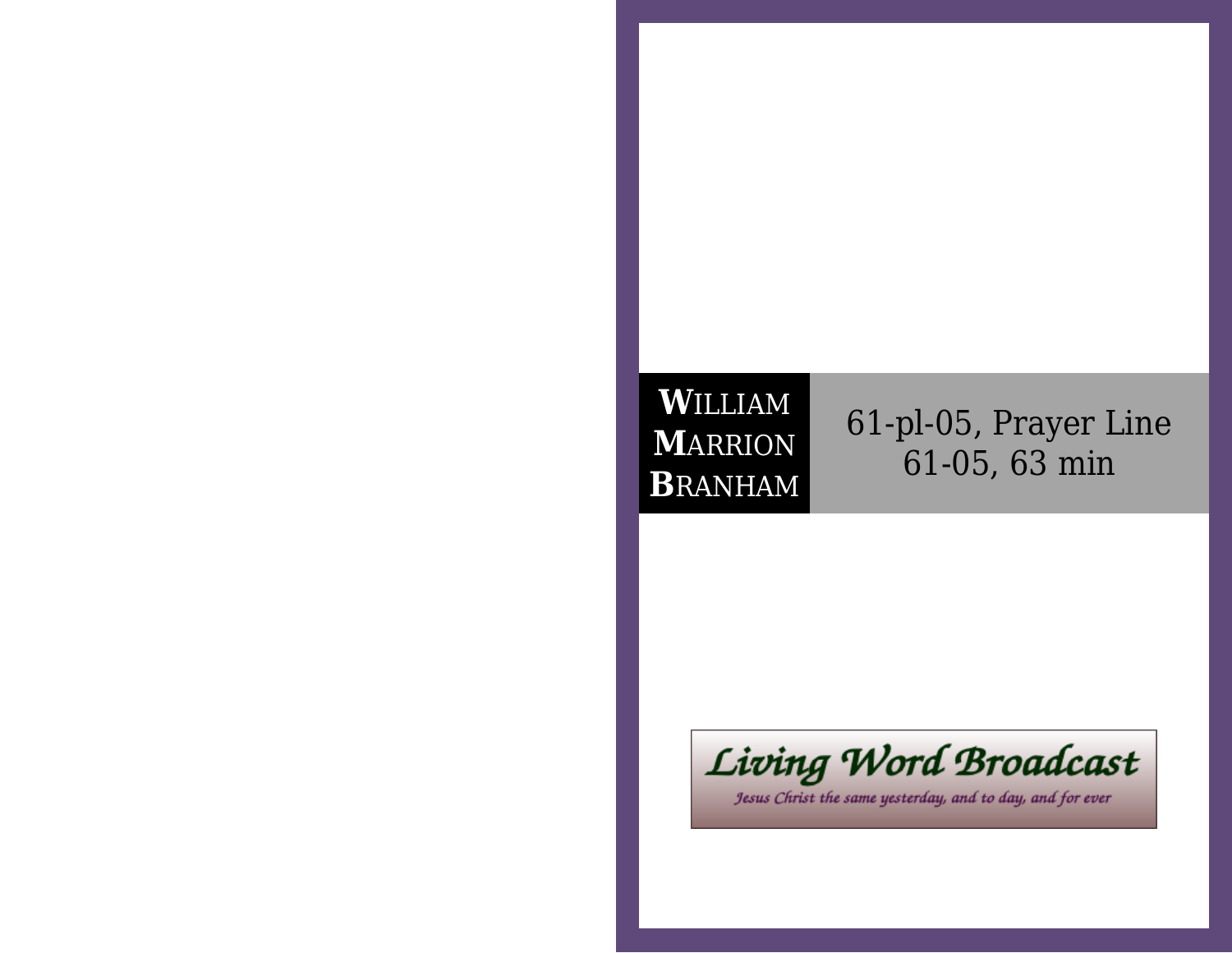# 61-pl-05, Prayer Line 61-05,63 min

- *[61-0211 First Assembly Of God Of Long Beach, LongBeach, CA (Paragraphs: 82 - 87)]*
- *[61-0213 First Assembly Of God Of Long Beach, LongBeach, CA (Paragraphs: 69 - 93)]*
- *[61-0215 First Assembly Of God Of Long Beach, LongBeach, CA (Paragraphs: 78 - 90)]*
- *[61-0216 First Assembly Of God Of Long Beach, LongBeach, CA (Paragraphs: 86 - 96)]*
- *[61-0217 First Assembly Of God Of Long Beach, LongBeach, CA (Paragraphs: 76 - 85)]*

#### **61-0211 - First Assembly Of God Of Long Beach, LongBeach, CA (Paragraphs: 82 - 87)**

L-83 Oh, brother, the Angel of the Lord is--is here tonight.He's Jehovah God in your flesh. He's Jehovah God in my flesh. That same God never dies. He's just as real. The thing of it is,the people don't recognize Him. They don't re... And when He does come, they say, "Well, very well, I suppose. Looks allright, uh-huh. I guess that's right." Oh, brother, if every Word in that Bible isn't true, it's not God's Word. It's not God's Word if it isn't. But if it is, then it's... If--if the--if God confirms His Word, then it's true. Amen. God keeps His Word; don'tyou believe that?

 He's here. He's here. I say that in the Name of the Lord. Think He is? Now, He can use my flesh the same as He could create some, 'cause He made me anyhow. He could use your flesh; He created and made you, don't you think that? Now, if you'll just open up your heart and get yourself out of the way,He will come in, can use you. He's the same God; He givesthe same signs. Amen. You believe it? Look to Him; let me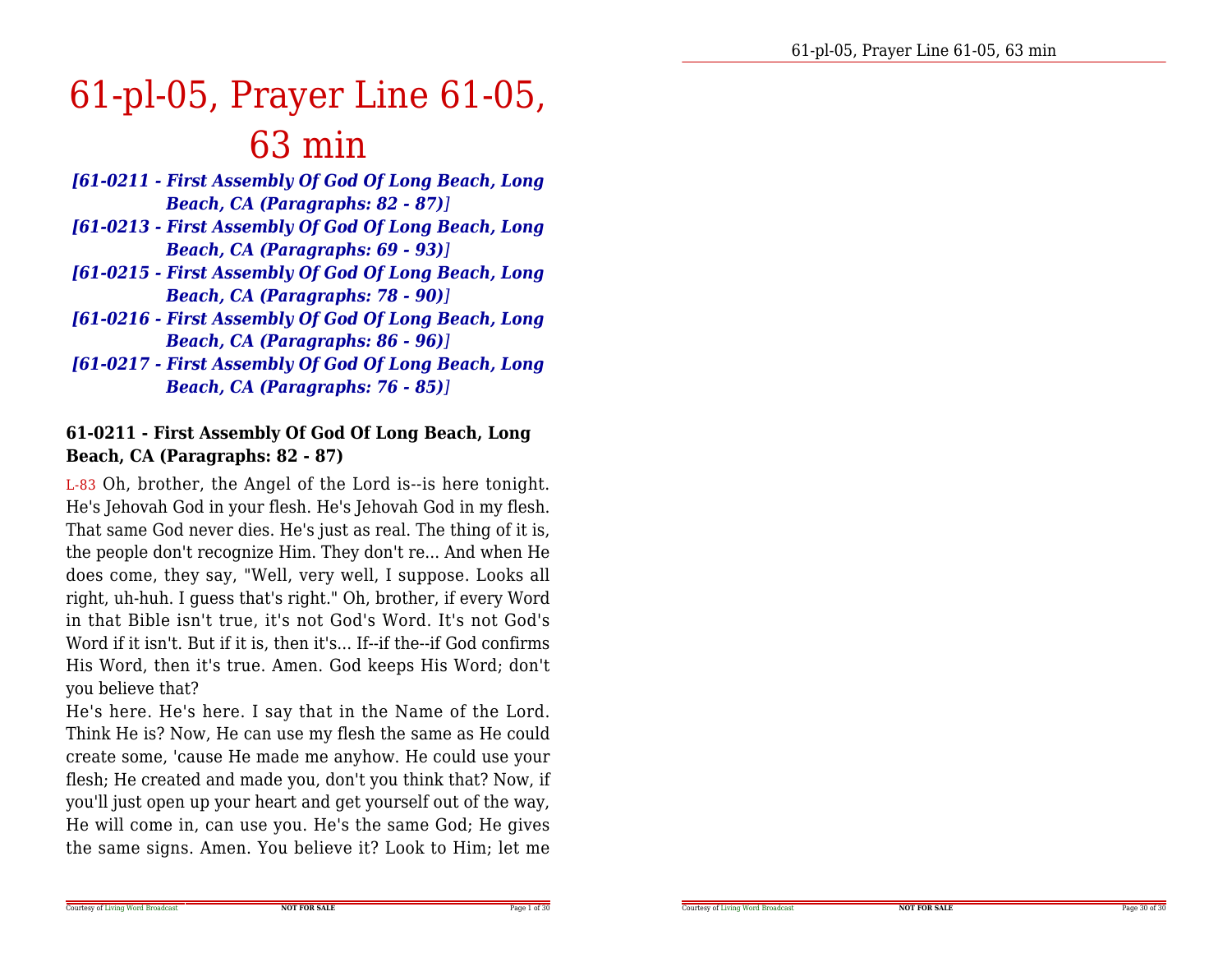even have to have a prayer line tomorrow night.

L-85 The Seal of God is the baptism of the Holy Ghost. The mark of the beast is to reject It. Receive ye the Holy Ghost.How many wants the baptism of the Holy Ghost, stand on your feet. How many wants to be sealed in the Kingdom of God by the Holy Ghost, stand on your feet. Stand up and receive it. That's right. Up in the balcony, don't turn away. Stand on your feet; receive the Holy Ghost. Amen. Stand up,and believe it. *[Ephesians 1:13]*, *[Luke 17:30]*

 Now, all you that has got the Holy Ghost, look who's standing there, stand up and lay your hands on them. Stand up and lay your hands on them that's seeking the Holy Ghost. Let the ministers, stretch out their hands up this way. "And they sent and got Peter and John, and he laid his hands upon them, andthe Holy Ghost came on them."

 Lord Jesus, I commit this service to You. Fill them with the Holy Ghost, Lord. Heal them in the Name of Jesus Christ. Youare here.

**Courtesy of**

**Living Word Broadcast**P. O. Box 4951 Naperville, IL 60567 USA Email: thevoice1017@lwbcast.orghttp://www.lwbcast.org/

turn my back, pray for something you got wrong. Oh, that's achallenge.

L-84 Yes, sir. Here's a man before me; here he is standing right... Let me see now, where's he at? Setting right back there, tie open here in front, light suit on, thin hair on top,suffering with heart trouble. The man with the gray looking suit on, setting here looking right at me. You were praying, "Lord, let him touch me." That's right? Raise up your hand if that's right. That the same Angel came tell me what he was saying in his heart, then why ain't the same God? Your heart trouble's over, brother; go home and be well. Amen. You wouldn't happen to have a prayer card, do you? You don'thave a prayer card. Don't need one.

 You see what I mean? The... See, he's just coming to himself.I looked around; I seen him standing back there, that thin hair; and I looked; I thought, "Where's he at?" And looked back there and there he was; he was setting there. The man just... I never seen him in my life. If we're strangers, raise your hand, sir. Was every word said right? Was that what youwas thinking, what you was doing? There you are.

L-85 Then what did He say? When the--that man setting there,God in His flesh, this Man's flesh, said, "Why did Sarah say in her heart, that it can't happen?" Then the same Angel comes here and said, "Why did--you did say it will happen, let Him touch me." Amen. Oh, why be so gross? Amen. Just have faith. Don't you see, friends? Can you wake up, Pentecostalpeople? Won't you bite your conscience? Won't you pinchyour soul? Amen.

 Now, it's starting everywhere. Oh, Jehovah-jireh, the Lord's able to provide for Himself a sacrifice. Amen. Have faith.What do you think, brother? I guess you might think I'm rough. I'm not. I'm your brother. I'm your brother. That's right, brother. I love you. I realize I'm in a--a organizational church here, Assembly of God, one of my greatest sponsors,my brothers. But what I hate to see is them getting cold and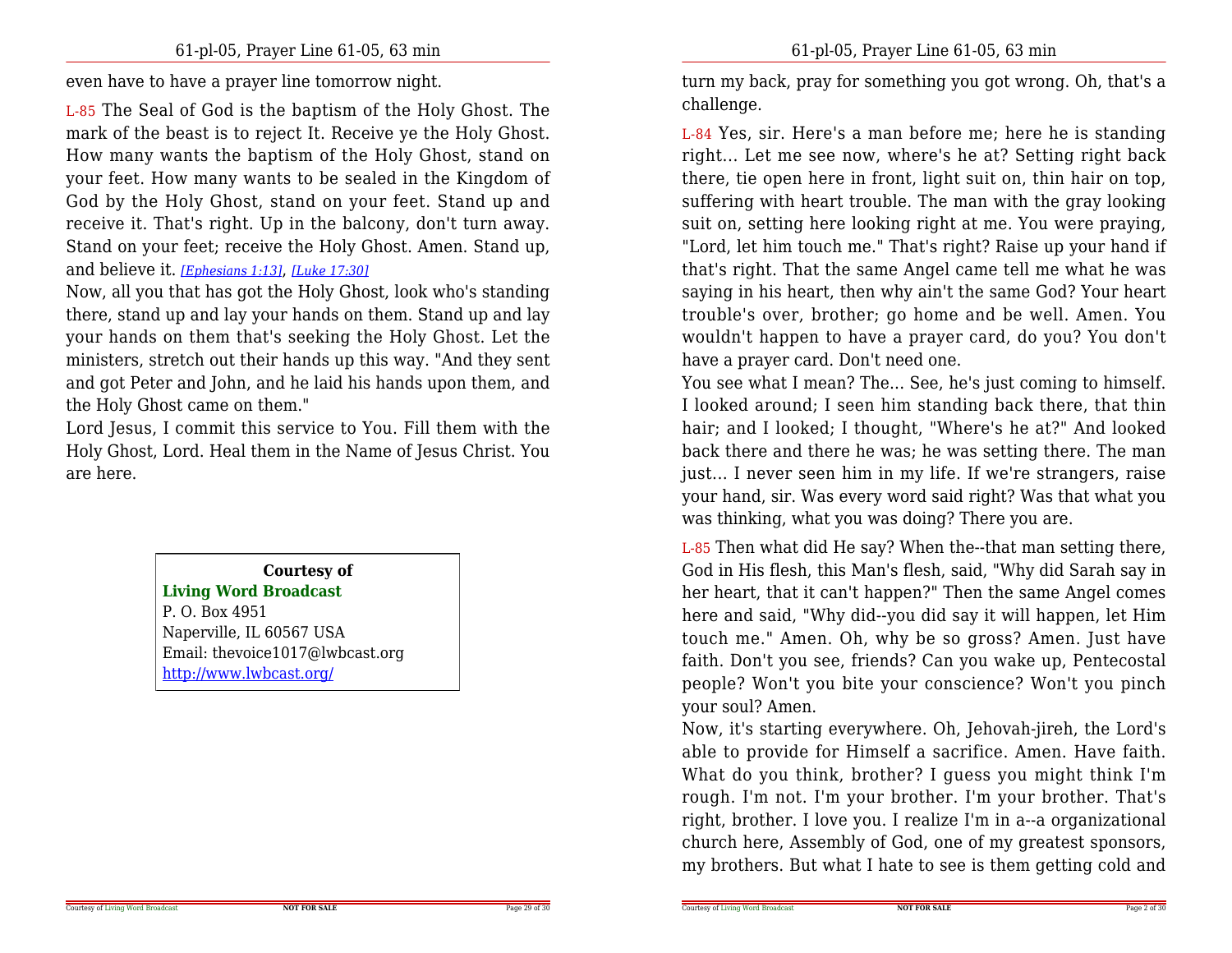cooling off. I'm not against that organization. I'm not against the Oneness brethren out there, or the Methodists, or the Baptists, I say the same thing everywhere. But what I'm trying to say, shake yourselves, brother. Get your eyes off ofthese things...

L-86 Here, wait a minute, a woman appeared here before me,somebody praying: Neuritis, eyes... The woman's got a red dress on. Here she sets right here. You believe that He willheal you? Miss Curry, then if you'll believe with all your heart, God will make you well. If that's right, raise up yourhand. All right, there you are.

 I challenge you to believe it. What is it? The same Lord God Almighty. He's here, indwelling in human flesh. Hallelujah, hallelujah. Oh, my. His Spirit is all over the building. Ever where was that woman that It spoke to? Where's she? Is--was it you, lady? The woman It spoke to just then, where was it? Oh, here, this lady, yeah. All right. You accept your healing now? I don't know you. I've never seen you in my life, know nothing about you. But them things are true, wasn't it? There you are. All right. All right. See, I never seen her; there's my hands before God. See what He does. Oh, brother, sister, if you'd just get away from your shell, pull out of it. Come out, lay yourself before God and saying, "Lord God, nothing in myarms I bring, simply to Thy cross I cling." That's right.

#### L-87

*I will praise Him, I will praise Him,Praise the Lamb for sinners slain;Give Him glory, all ye people,For His blood has washed away each stain.*

*I will praise Him, I will praise Him,Praise the Lamb for sinners slain;Give Him glory, all ye people,For His blood has washed away each stain.* believe it. Amen. That's how much I know He's here. You believe it? You just have faith and don't doubt it; you believe it. The Bible said, "If thou canst believe..." Is that right?Believe on the Lord Jesus Christ.

L-81 That woman setting right there is praying for her daughter, got inwardly bleeding. Do you believe with all your heart? All right, you can have what you ask for then. Amen. I don't know the person, never seen them in my life. Youbelieve with all your heart?

L-82 Right back, way back there, don't you see that Light standing right yonder? It's over a colored woman setting in this end row back there. She's got on a bluish dress and a red kind of a white collar. She's praying for a brother-in-law that's got cancer. That's THUS SAITH THE LORD. Stand up back there, woman, ever who I called. That is true, isn't it? Go re... As you have believed, so be it. I never seen the woman in my life. I hold my hands; I never seen her. Youbelieve He's here? What did she do? She touched Something.

L-83<sup>I</sup> turn my back. Say, "You're looking at them," psychology. Listen, believe. Let the Lord God show Hisself God. Now, I see a man standing before me. I just speak and whoever it is. The man's suffering with a heart trouble. He's wearing a dark suit and some kind of a little colonel tie like.He's a small man. Is he on his feet yet? His name is Coats. Believe with all your heart, and receive your healing if you'llbelieve with all your heart. God bless you, go home be healed. You believe? I hold my hand; I've never seen him inmy life.

L-84 Do you believe? Then lay your hands on one another."These signs shall follow them that believe."

It shall be light in the evening time,

Courtesy of Living Word Broadcast

The path of glory you will surely find.

Do you believe it? Now, pray one for another. Put yourhands... Pray one another and you can be healed. You won't

Page 3 of 30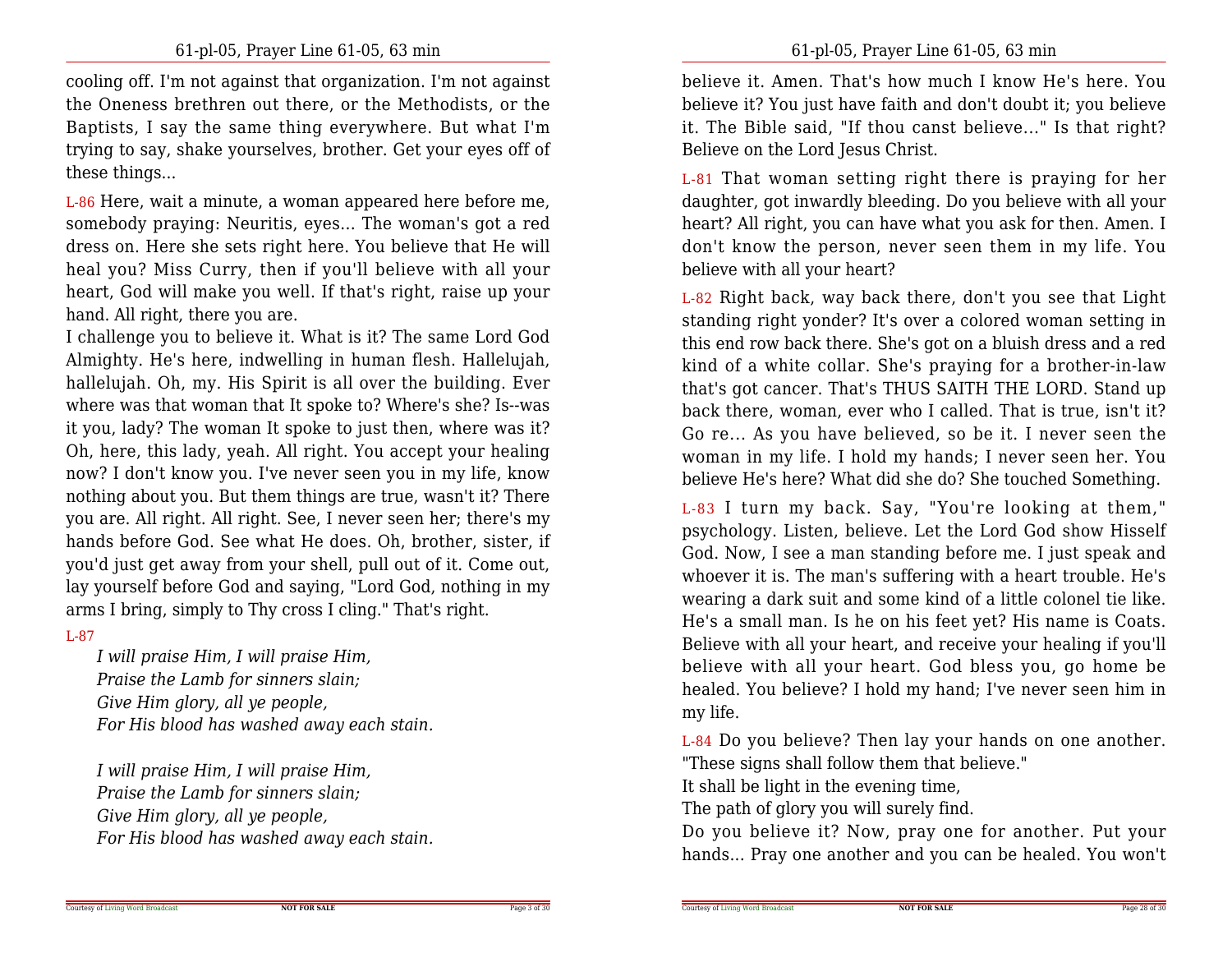And He said, "But if you knew Who you were talking to."Said, "Go, get your husband then."

She said, "I have no husband."

Said, "That's right; you had five."

 She said, "Sir, I perceive that You're a prophet. Now, we know, we--we have good teachers down in our country, down here in Samaria. We know that when Messiah cometh, Hewill do this, but Who are You?"

He said, "I'm He."

 She went into the city and said, "Come, see a Man, Who told me the things I've done: isn't this the very Messiah?" And the Bible said they believed Him to be the Messiah on account of what He told the woman. She knowed more about God than half the preachers of Hollywood do. Ha, that's right. Being in her condition. 'Cause she was trained by the Holy Spirit There you are. He's God; He's still God; He certainly is. *[John4:5-30]*

L-80 Look at him in the tree that morning when he looked down, Zacchaeus was going to hide (You see?), where He was at. When He come by He stopped and said, "Zacchaeus, comedown, I'm going home with you for dinner." *[Luke 19:1-10]*

Look at blind Bartimaeus touching Him out there. "Thou Son of David, have mercy." Stopped Jesus, and all that racketgoing on. See, He knew it. *[Mark 10:46-52]*

Look at the woman touched His garment and run off and setdown. See? He said "Who touched Me?"

 Peter rebuked Him, said, "Why say a thing like that? Look at the people here, shaking hands with You and calling You aRabbi," or so forth. "Why'd do You say a thing like that?"

 Said, "But I got weak. Virtue, strength went from Me." He looked around, seen the little woman that done it, said, "Thyfaith has saved thee; your blood issue's over." *[Luke 8:43-47]*

Now, He promised that same thing at the closing of the Gentile age. How many believes that? Promised it in theBible. Now, does He keep His promises? I challenge you to

*I love Him, I...* (Oh, my, worship Him. The hardcutting sermon's over now. Let's worship Him.) *... He first loved me* (Don't you love Him? Isn't Hewonderful?) *... purchased my salvationOn Calvary's tree.*

*I will praise Him,* (Don't you feel all scoured outnow?) *I will praise Him,Praise the Lamb for sinners slain;Now, give Him glory, all ye people,For His blood has washed away each stain.*

## **61-0213 - First Assembly Of God Of Long Beach, LongBeach, CA (Paragraphs: 69 - 93)**

L-70 Would you just walk a little closer? Now, to the audience... Now, I've been preaching so I want to talk to this woman. Now, let me Scripturally base it now, for you. Let's take where I was talking. Let's see, it'd be Saint John 4. Here's a man and a woman. I believe you held up your hands that we were strangers to one another. We are strangers. So the audience way back in the back would know that we're strangers, we just both hold our hands up that we don't knoweach other.

L-71 Now, this is just like Saint John 4. Our Lord come to a well, and met a woman. He'd never saw her; she'd never saw Him. But He described what that woman's condition was,where her trouble was. And quickly she said, "You must be a prophet. We know the Messiah is coming, and when the Messiah cometh He will tell us these things." How manyknows that's true?

 And now, sister, I just got through saying, I believe, that--that He was on His road to Jericho, but had to go by Samaria. And the Father sent Him up there. Well, now, we don't know oneanother. I've never seen you, and you've never seen me, and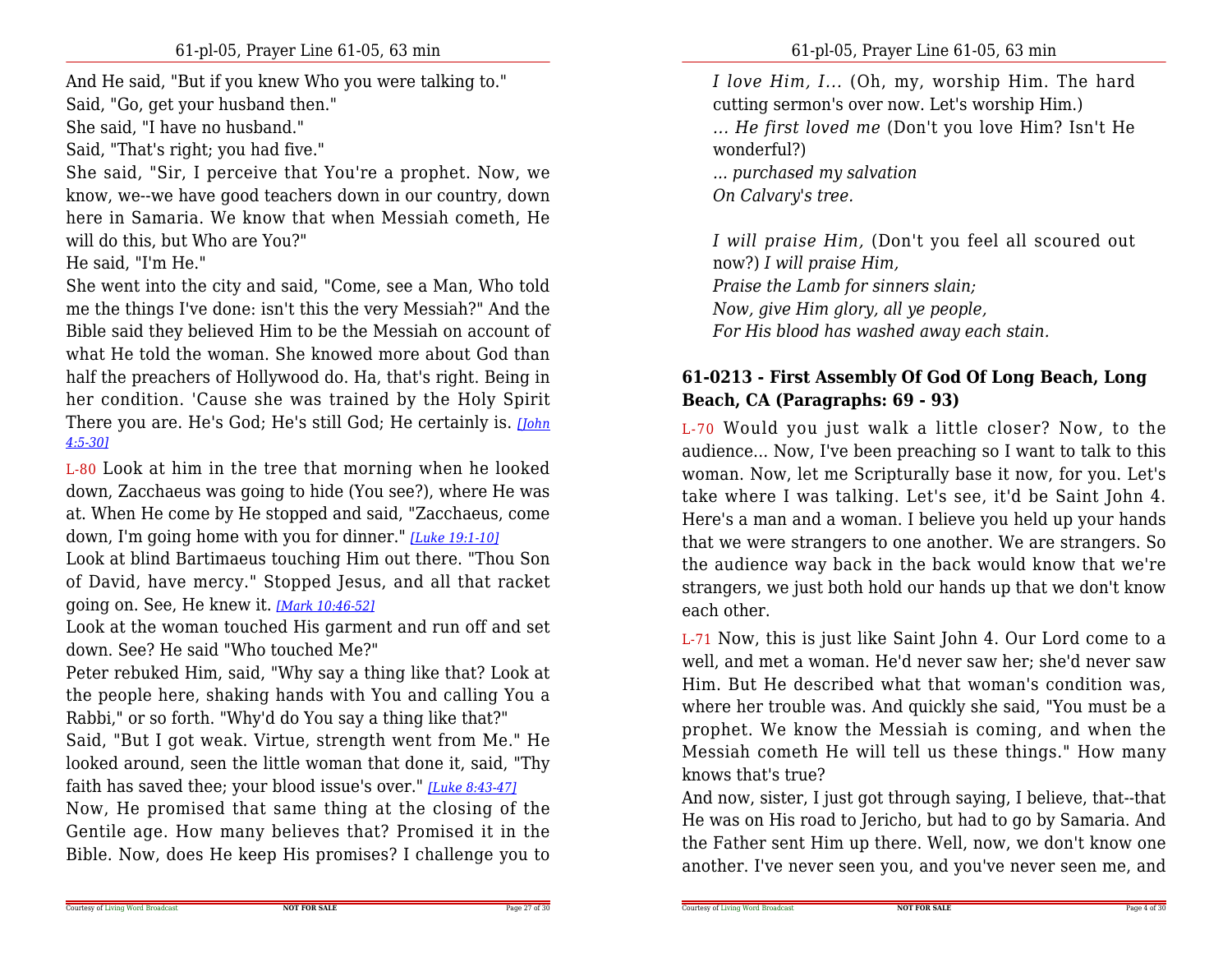this is our first time meeting. Then I believe God sent me down here. Brother Arganbright there called me, and asked me if I'd come to Long Beach, and also come to Brother Arny Vick's. I told him I would. Well, they put both weeks downhere for some reason. Then I believe that was God doing that.

L-72 Then I'm here. Then you're here. Father sent me here, but I don't know you. So if the Messiah would happen to... Me being a man, a human being, your Brother Branham, I don't know nothing about you. God knows that, and His Word here. But if the Messiah will come and anoint me, then He'd do the same thing that He did down there. He'd know what yourtrouble was, and could tell you.

Now, what if--if He was standing here Hisself in person--notme, but Him? You'd say, "O Lord Jesus, heal me."

 Now, He couldn't do that. He'd say, "Child of mine, I've already done it when I died for you." But then He'd say, "That you might know that I am He, I will do as I did when I was here on earth, because I cannot change. See? Now, if the Father will show me what your trouble is, then would youbelieve me to be the Messiah?"

 You'd say, "Yea, Lord." And He'd perhaps do the same thingHe done, 'cause He'd have to--He's the same.

L-73 But see now, He Himself, the body, Jesus Christ, is setting at the right hand of God in heaven. But He sent back the Holy Spirit, the Spirit that was upon Him. Now, He had it without measure. The Fullness of the Godhead bodily was in Him. I just got a little spoonful. That's what we have, got it by measure. But if I took a spoonful of water out of the ocean,and brought it up here and tested the chemicals in it, the same chemicals that's in the entire ocean is in that spoonful,just not as much of it.

 See, as I'm talking I'm watching something. You're aware that something's going on. Now, if the audience can see that, standing between me and that woman stands that Light thatyou're looking at on the picture. There It is. Now, it makes wife, and how did He know her name was Sarah? *[John 10:1-16]*Said, "She's in the tent behind You."

 Said, "I'm going to ('I,' personal pronoun there.), I'm going to visit you according to the time of life. You know, I'm going to do this; I promised you. You've waited for it for twenty-fiveyears."

 And Sarah in her heart laughed and said, "Would I ever have joy with my Lord, seeing I'm old and passed the years ofbearing. He's old too."

 And the Angel said, "Why did Sarah laugh, saying in her heart, 'It just can't happen.'" Jesus said, "As it was in the daysof Sodom, so shall it be in the coming of the Son of man."

#### *[Genesis 18:1-15]*, *[Luke 17:29-30]*

L-78 How did He--how did He condemn the nations? When He stood to Peter and said, "Your name is Simon; you're the sonof Jonas."

He said, "Oh, that's--that's it."

 When Philip come, got Nathanael, told Nathanael, said,"Nothing good could come out of--of Nazareth."

Said, "Come. See?"

Courtesy of Living Word Broadcast

 And when he come, looked at him, He said, "Behold, anIsraelite in whom there is no guile."

Said, "Rabbi, when did You know me?"

 Said, "Before Philip called you when you were under the tree,I saw you." *[John 1:40-50]*

L-79 Went up to the way of Samaria. That was the Jews, now the--now the Samaritans. Not Gentiles, we wasn't looking for no Messiah. We had a club on our back; we were heathens (See?) worshipping idols. So He didn't perform that before Gentiles. But if He did it to the Jews and Samaritan... There's only three races: Ham, Sham and Japheth's people. Now, if He did that to Samaritan woman, He'd went to her; He said,"Bring Me a drink."

 She said, "Ah, it's not customary for you, being a Jew, ask aSamaritan woman some--such."

**NOT FOR SALE**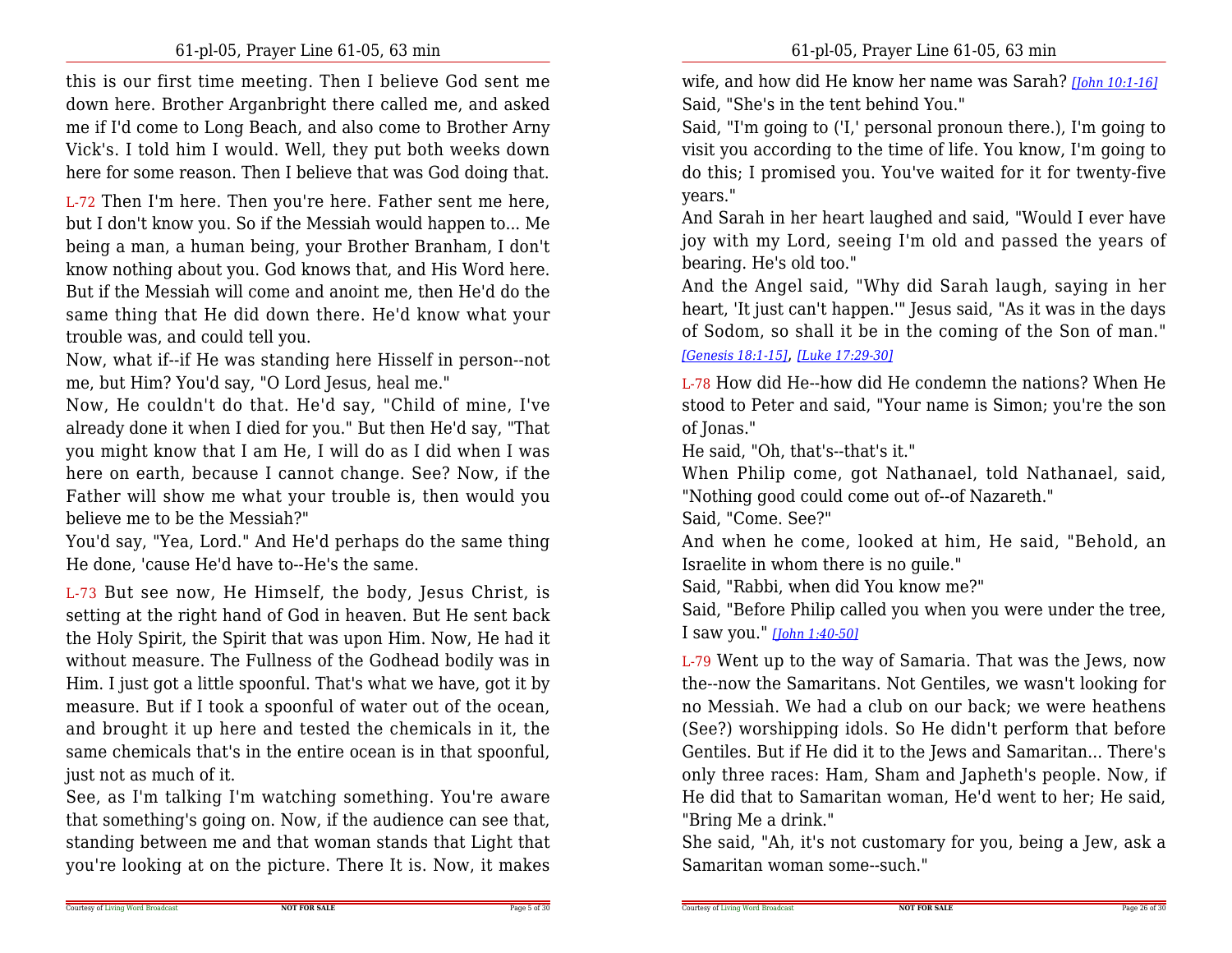raise up your hand, say, "I'd like to receive the Holy Ghost." The pastor tells me there's a room right down there just waiting for somebody to come down to be--go in to be prayed for. Why don't you receive it? Go down there and--and receive the Holy Ghost. Let's all stand on our feet at one time. Let's raise up our hands and give God praise, everybody in yourown way. Don't... Just believe it.

Heavenly Father, I give praise and glory unto You for all the mighty works, all the things that You have done. You're the infallible God. You're the One that's the same yesterday,today, and forever, You never fail.

 Now, put your hands over on one another. Lay your hands on one another to be healed and receive the Holy Ghost. Now, pray for that person. Pray for one another. Up in the balcony,up there, put your hands on one another; pray for one another, that you might receive the Holy Ghost. If you'll not doubt, God will give every one of you the baptism of the HolyGhost and will heal everyone. *[Hebrews 13:8]*

## **61-0217 - First Assembly Of God Of Long Beach, LongBeach, CA (Paragraphs: 76 - 85)**

L-77 Oh, my. I know I've told the truth; I know it. "My sheep will hear My voice." Jesus said, like He said there, the sign how do you know He's here? Listen, the Holy Ghost is right here now. I hear Him speak with tongues, interpret. I see Him do signs and wonders. And see Him even... And the last sign was to be the Messiahic sign. Jesus said, "Just..." What was the last sign that Abraham had just before Sodom burned? That Angel stood there, God Himself in flesh. We've took that, haven't we? Abraham called Him, "Elohim," God. Stood there a Stranger, and watch what He called Abraham:called Abraham his new name; he just got it a few days before. Instead of Abram he was Abraham. Called Sarah her princess name. "Abraham, where is your wife, Sarah?" Howdid He know he's married, and how did He know he had a

me feel good, I know He's here. I was a little...?... but He's here now. You're aware that something's going on. I want you to witness to the audience if it's so or not. Just a moment ago a real sweet comfortable-like feeling come, just a nice comfortable feeling. That's right, isn't it? *[Colossians 3:1]*, *[Colossians 2:9]*

L-74 Now, if the Lord Jesus will let me know something about you, that... I know nothing. But if He could tell me something that you have been, or something like that... If He could tellyou what you have been, He'd know what you will be. If He could tell you that, you'd be the judge whether it's correct ornot.

 You are troubled with something with your hip, I believe,something wrong with your hip. That's what you want me to pray for. If that's right, raise up your hand so the people can see. All right. Do you believe now with all your heart? Now,just a moment. See? So that you won't--you'll thoroughly understand it wasn't a guess. But that's as much as Jesus done to the woman at the well. That's right. Is that right? That's right. But now just to let you know that He keeps HisWord...

 That proves it. You say, "It could've been a guess, Brother Branham." How could I guess that, when right now I didn't know what I told her? It'd have to come off the tape. Now, bereverent.

L-75 Just look again, just merely for a vision, that's all. I'm watching you. Yeah, I see you going back, back, back, Yes, it's--it's in your hip. All right. You got hip trouble, and you got somebody else on your mind that you're praying for. That's a son. Something wrong with him in a cast. That's right. And then, there's something else. That boy is shadowed. That means that he--he needs salvation. He's not a Christian. That's true. Do you believe God can tell me who you are?Would it help you? It would? Mrs. Morris, go believe.

Now, do you believe on the Lord Jesus Christ? Now, just raise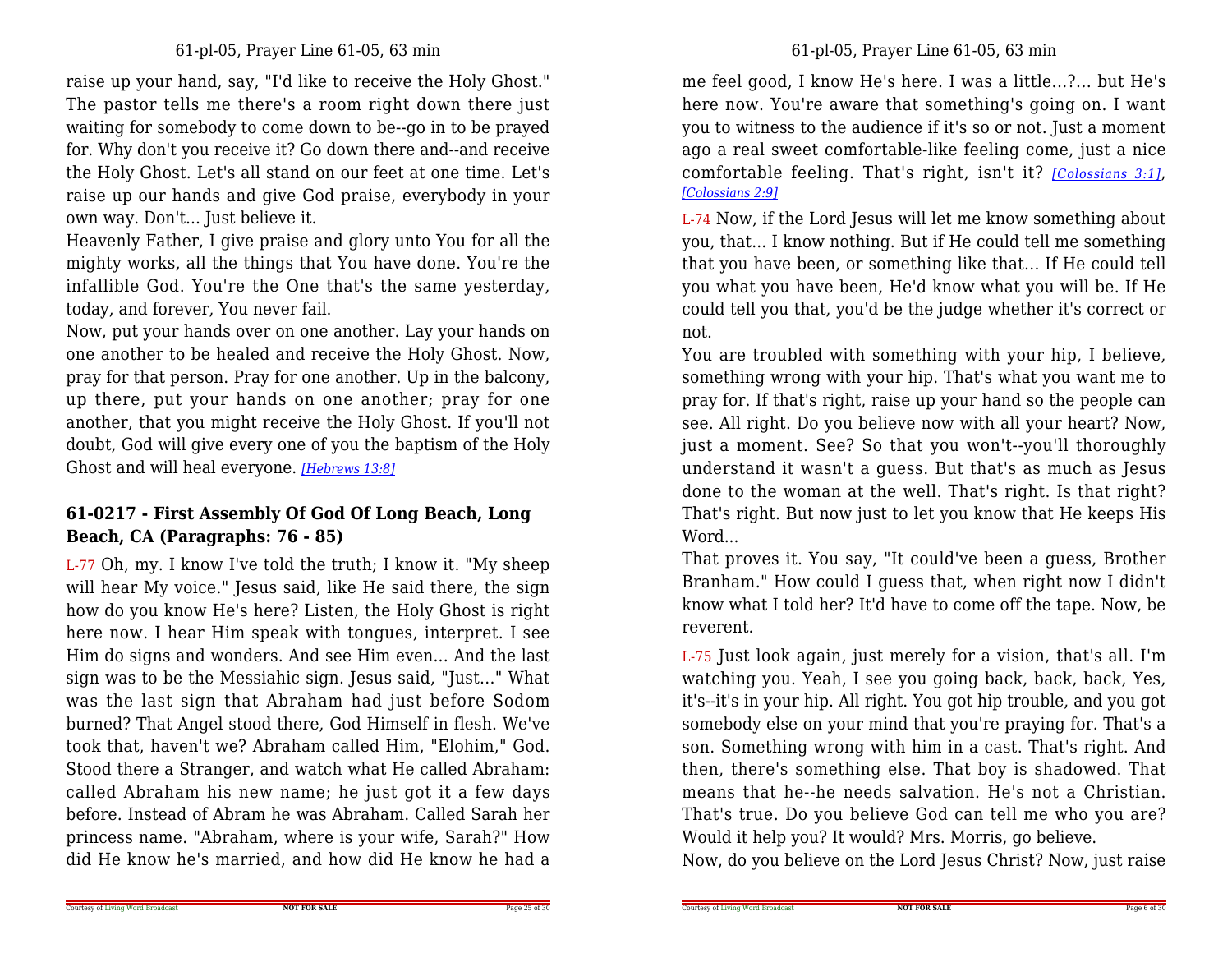up your hands, and say, "Thank You, Lord Jesus."

 Our heavenly Father, Thou has not left us alone. Thou has blessed us and give us of Thy goodness. I pray that You'llhelp us to believe now, and each one be healed. ThroughJesus Christ our Lord, we ask it. Amen.

L-76 Now, please be seated. Please, please. Don't move. Stay still. See, each one of you is a spirit. How many knows that? Sure. Look here. What is this? My finger. What's this? My hand. What's this? My ear. But who's me? See? It's my--me inside. This is what belongs to me. That's what I'm talking about: you, your spirit. And by being anointed now with His Holy Spirit, I'm in contact with you. Pray. Pray; don't doubt.What could happen right now if the church would just getalive. See?

 Is this the next person? How do you do, lady? We are strangers to each other, too, I suppose. I do not know you, but God does know you. And if He knows you, then the only way I'd be able to know you would be by something He'd tellme.

Jesus said, "I do just as the Father shows Me." See? And that's the only way I could do, just as Father would show me.But if He will show me what your trouble is, will you believeHim? *[John 5:19]*

L-77 The colored lady setting there, right out here, with high blood pressure, do you believe Jesus Christ make you well now? You touched something, didn't you? All right. You're healed. Now, Jesus Christ heals you. Now, tell me what she touched. Tell me what she touched. She touched the HighPriest.

I don't know that lady. Never seen her... But I turned here,and I knowed this was a white woman; and I looked; there was a colored lady standing here. I looked around. She had on a little funny-looking thing on top of her head. I thought, where's that? I felt it going just like a heart beat, going "che,che, che, che..." I looked, and there it was. I seen it break come up here; he wants me to lay hands on him. That's right.That hardening of the arteries would leave you if you'd just believe it right where you're setting. Will you do it? Setting right back there, kinda gray, with glasses on, setting right back there looking at me. If you'll believe with all your heart,don't doubt... You believe it?

L-94 Now, look, circled right from that man and he lost it. Rubbing your eyes and turned around and looked with the little... That's it. The lady setting right here, It's right over you with the heart trouble, setting there. Do you believe that God will make you well, right there? Yes. All right. You getthe healing; it's yours. All right. God bless you.

L-95 Be alert; be ready to catch it at any minute. Mighty sweet person, got a lot of faith, you're in a good contact with God. I don't know you, but do you believe that God will heal that heart trouble you got too? You got trouble with your leg too, don't you have, your limb? Yes, you got a daughter that's unsaved, you're praying for. That's right. You're not from here; you're from North Hollywood. You know who I'm talking about now? You want me to call your name? Miss Beard, stand up on your feet and accept it in the Name ofJesus Christ.

 You believe? Now, what is it, friends? Is those things true,lady? If it is, wave your hand. See, it's right. See? Now, do you believe? I never seen the woman in my life. Now, see, the whole building... Now, they--they touched me (See?); I know it's just enough now. They watch me, you know, when I haveenough.

L-96 Now, let me tell you, my friend; I've told you the truth. God's vindicated that I've told you the truth. The very anointing of God that's preaching this same Word and saying these things, is the very anointing Who declares that God is here doing the same thing. Do you believe with all yourheart? How many of you want to receive the Holy Ghost,

Page 7 of 30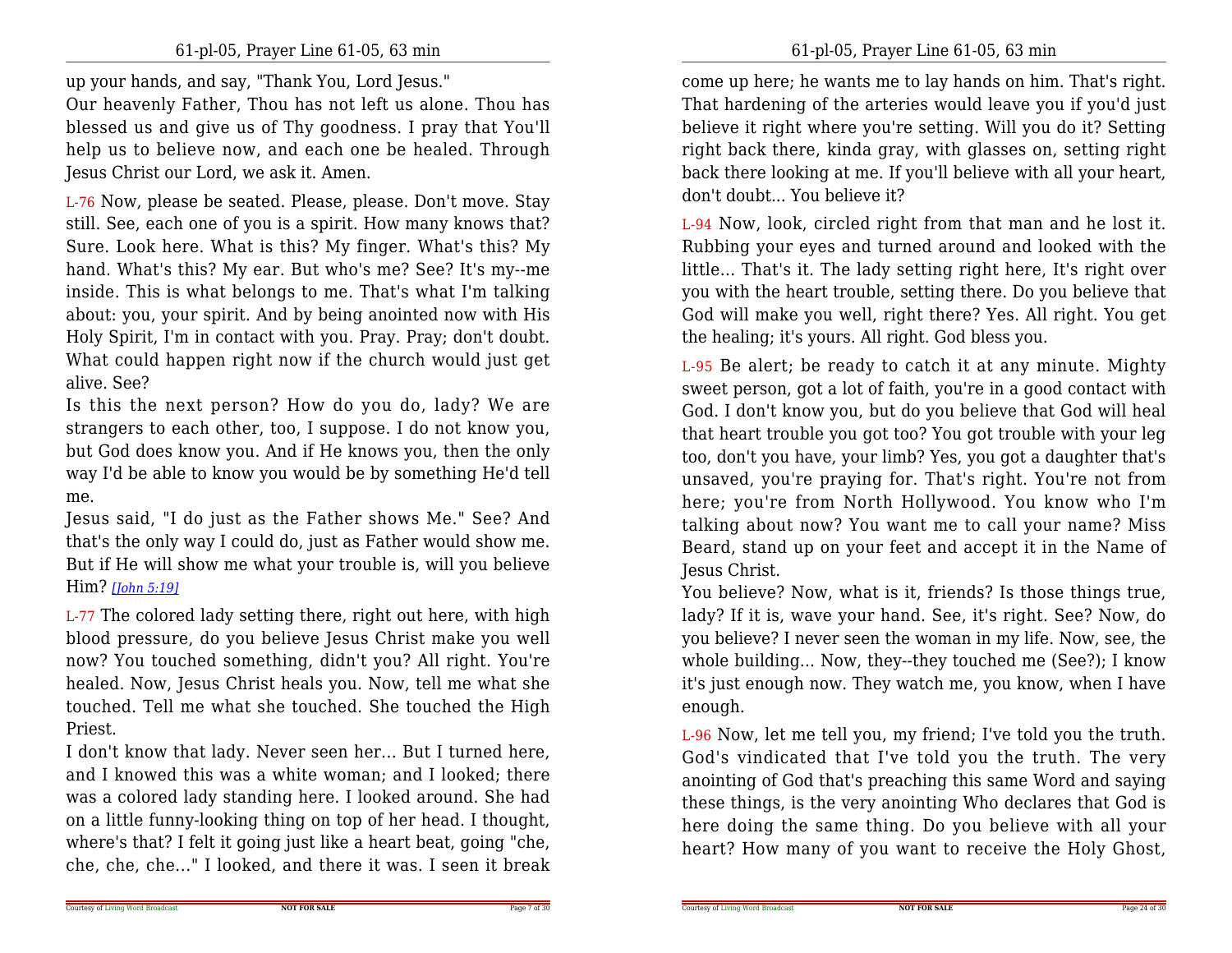name, maybe she'd understand. Mrs. Hanson, stand up andreceive your healing.

 Now, I've never looked around yet. Now, do you believe? Just have faith. Where was the lady at? She's back this way somewhere. Right there? Was those things true, lady? Are we strange to one another? If it is, wave your hand like this. Was all true, was it? Then the same Angel of God that was setting there at Sodom and Gomorrah to give a sign to Abraham that the hour was drawing close for the burning of Sodom, is heretonight. Just a gift to let myself relax...

L-91 I see Him on someone else. I hope... Now, don't let me stay too long. Just watching a vision, a woman setting here praying. She's got diabetes. Miss Finch, do you believe that God will make you well? If you do, stand up, raise up your hand. I do not know you, is that right? If that's right, wave your hand. Is that what's wrong with you? What? All right. You touched Something, didn't you? What... You didn't touch me, did you? You touched--you touched God that's... Godbless you.

L-92 What do you think young man, rubbing your nose? You're in need of God too. You believe? God will describe to me what's your trouble. You don't have a prayer card, I guess... No, there's no... That's right. There's no prayer card. You-you believe me to be His prophet, or His servant, I mean to say. Excuse me for saying that; I'm not a prophet; I'm just His servant. Bothered with nervousness, just so nervous you can't hold yourself still. Isn't that right? If that's right raise up your hand. Do you believe what I'd say would come to pass? You believe it? Will you obey me as His prophet? Then I take that nervousness off of you in the Name of Jesus Christ. Don't never speak of it no more. Go and be made well. Did not our Lord say, "If you say to this mountain, 'Be moved...'" If thoucanst believe... *[Matthew 17:20]*, *[Mark 11:23]*

L-93 Man setting right back there looking at me. He'd like to

loose like that. I seen them put something around her arm and pump it up. And he said high blood pressure. It's over now, sister. Jesus Christ heals you. Is He a High Priest that can be touched by the feeling of our infirmities? Now, be realreverent now.

L-78 We want... God is worshipped. We like to worship Him,but the Holy Spirit's so timid. Just be real quiet. Now, you little fellows be real nice, down here now in front, real nice.Now, real quiet.

 Everybody start praying now, saying, "Father, I am needy," while I talk to this woman here, because it's easy to come in contact with her. I don't say He'd tell her anything, but if He doesn't tell her... If He doesn't say one thing to you, if I just pass you by and lay hands on you, you know there's got to be some kind of anointing here. Is that right? I wouldn't know these things. Well then, if you believe it to be the Holy Spirit, you get your reward. If you call it something else, that'd be between you and God. See? I wouldn't know. I can onlydeclare the Bible says it. Here it is to prove it.

L-79 Now, our sister standing before me, she's suffering with a nervous condition and something wrong in her throat. Thatis right. If that's right, raise up your hand.

 Do you believe? Just watching now. I believe it would be better if I just take my time with a few of them like that. Just watch. I think it'll hold the audience better than just start running a big crowd here. Now, just be real reverent. I feelled to do this.

 There's something else on her mind. She hasn't--she hasn't delivered herself yet. There's something else here. Yes, I see what it is. It's a trouble in your side. It's a growth, isn't it? Do you believe God can tell me what side it's in? It's in the leftside. If that's right, raise up your hand. Do you believe now? There's something else on your heart. That's a man. That man's your husband. He's setting out there. Do you believeGod can tell me what's his trouble? Will you believe for him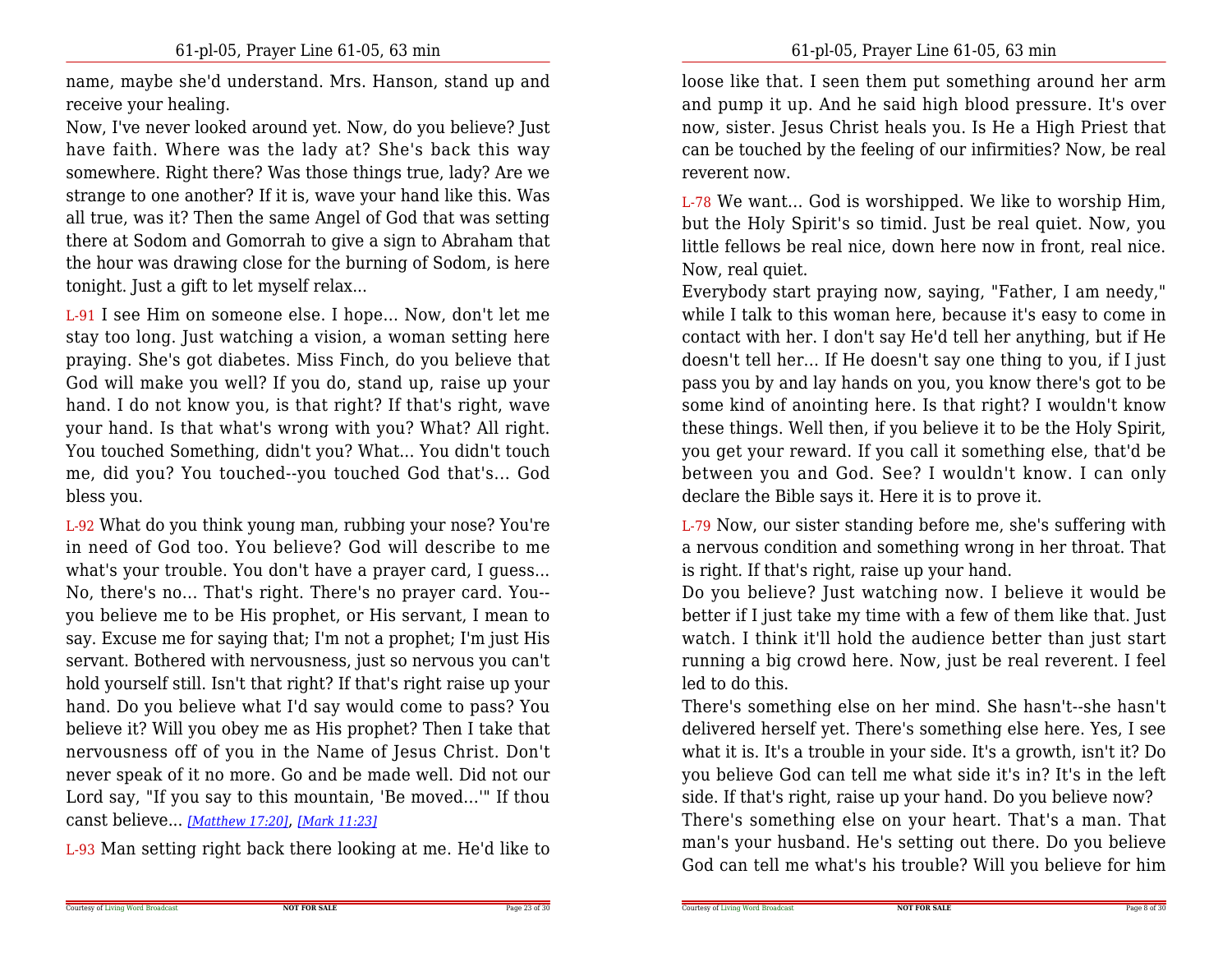and put that handkerchief on him? He's got trouble with his eyes, and with his ears. If that's right, raise up your hand. Go, put the handkerchief on him, and be well in the Name ofJesus Christ. Have faith now. Have faith. *[Acts 19:11-12]*

L-80 Now, the whole thing's becoming like a light all over the building right here. So now be real reverent. And if I don't get to see you after this for awhile, well, we'll see you tomorrow night. Now, be real reverent everyone now, and try to help--work with me. You realize... If anybody wants to come and take my place, you can come right on. See, see?But just be real reverent. Now, believe. I'm here...

 I'm not a preacher. I--I haven't the education to be a preacher. God gave me maybe something else (See?), so I could help you. Your pastor can preach to you and help you,but He--He gave me this to help you, 'cause I love you. AndHe loves you, and He'd want me to express His love to you.

L-81 How do you do? Now, here's a beautiful picture again, a colored sister and white man. Now, that's the same as it was at Samaria: a Jew and Samaritan. But Jesus quickly let her know... Said because that we was raised in a different part ofthe country, and turned our skins different color...

God's God of all races. He's like a flower bed. He has white flowers, and red flowers, and blue flowers. And that's His bouquet. See? He--He makes us this way. But our hearts... We all come from one person, Adam and Eve. That's right. The country we lived in, it changed our colors. It has nothing to do with our spirits and hearts. That's true. God's just as real to you as He is to anybody else. You believe that? And you believe me to be His servant? You believe the things thatI've said? I know you do.

L-82 I just come from Africa recently... last few years. Going back again too. Oh, to see that faith, that simple faith. If God will reveal to me what's your trouble, will you believe me tobe His prophet, or His servant? You'll believe it. May He

God dwelt in Jesus, don't you believe that? That was a virgin born body, a Seed that come from God Himself. And in that Blood cell, when it was broke at Calvary for our sins, then it sanctified the church, that the Holy Spirit could dwell in the church and continue the works of God on down. "Ye are My witnesses, after you've received power." That's right. *[Acts 1:8]*,*[Revelation 11:3]*

L-89 Now, if this, if I've told the truth, then let the Holy Spirit speak to you tonight. I'll turn my back; you pray. See if it's the same Holy Spirit. Now, He has to work with you the same as He works with me. Some of you brethren out here pray for those out there in the audience, ministers and so forth. We'll have the time, ministers. The heavenly Father knows that I do this for no other purpose, but that the--the word that I preach might be made manifest to the church in this day,that the Pentecostal church has gotten away from God. Itmust come back. It's the Laodicean age.

 And, God, if I've said anything against anyone to harm, that wasn't You telling me, You forgive me, Lord, but I did it just the way You gave it to me. So I pray, Father, that You'llvindicate. I spoke of You; now speak that I told truth, Lord. Icommit it to You in the Name of the Lord Jesus.

There's several hundred people setting there, many of them sick. I don't know a one of them, You do. I pray that You'llmake Your Word fulfilled. When You came here on earth, You said that You did it that it might be fulfilled, which was spoke of the prophet Isaiah, what the Messiah would do. Now,Father, may it be fulfilled again, for You promised it. That'sthe reason You permit it, in Christ's Name. Amen.

L-90 Now, there's many praying. If I can... If somebody, like the little woman, can touch His garment... Yes, right before me now is coming a vision, and it happens to be it is a woman; she's setting--way I'm standing now it would be to my right, this way. She's suffering with a gallbladder trouble.She has heart trouble also. With my back turned, if I call her

Page 9 of 30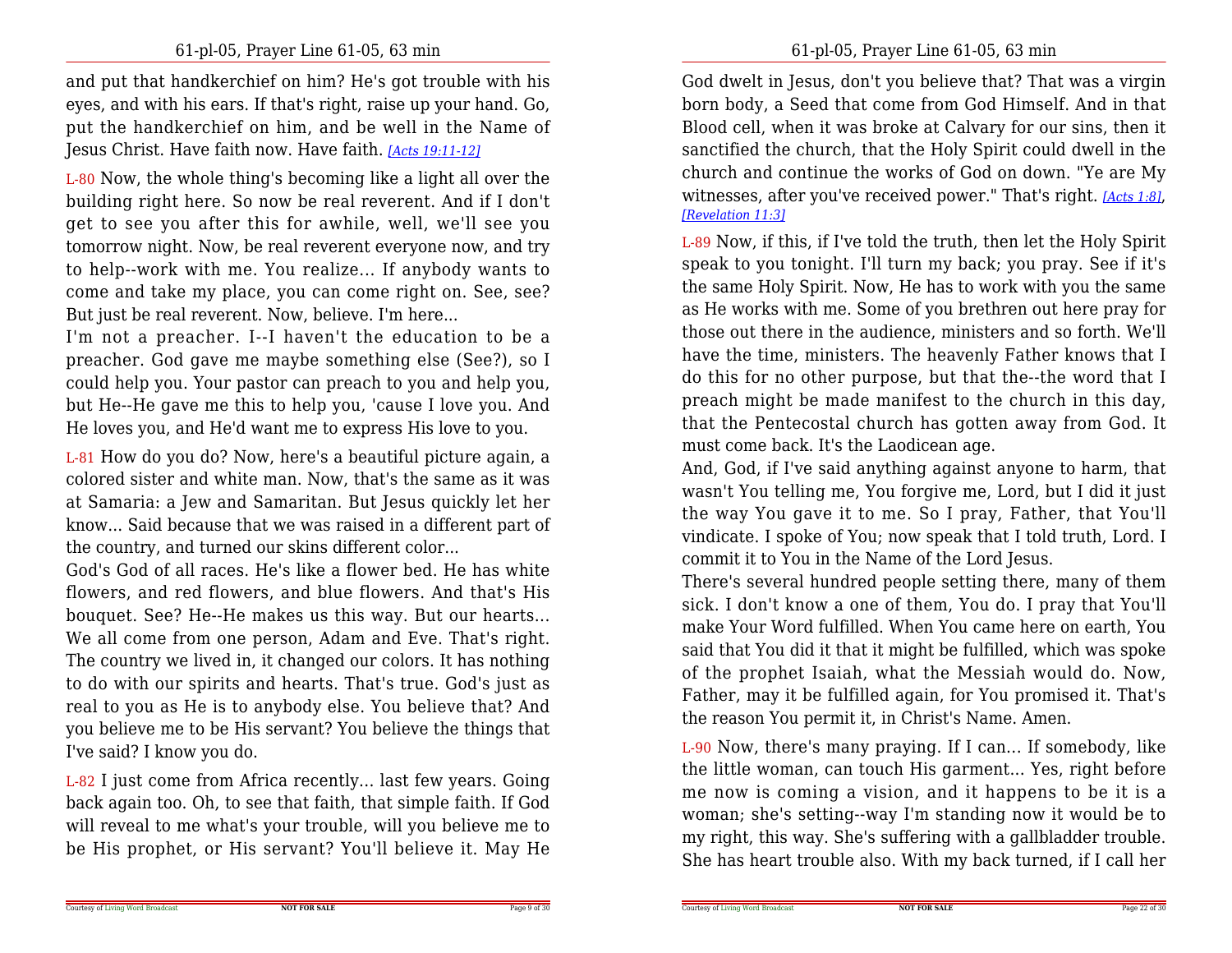L-87 Now, there's not a person here that I know. I believe I was hunting a few weeks ago with this young man setting right here. Aren't you some relation to my good friend...Aren't... You're Brother Norman's brother-in-law; I believe that's right, isn't it? All right. That's the only person, and Brother and Sister Smith setting here, Brother Gene, and that's all I know of. I'm going to turn and--yes, Sister Upshaw, bless your heart, Sister Upshaw. Oh, how I love Brother Willy Upshaw. Your meeting that night, Brother Kopp, when I looked there and seen, I was trying to talk, and seen him where he fell off of that wagon, hurt his back, and seen they couldn't do nothing for him. Never heard of him in my life. And there he was, Willy D. Upshaw. I said, "How..."Ern come to him. Said, "What about that man?"

 I said, "He's run for president one time and would've had the election, if it hadn't been his stand against whiskey and the wrong things. The Democratic party would elected him. But he--he took his stand." And I said, "All these years, sixty-six years, you been on these crutches and wheelchair. But God takes him off of it now." And how sweet. When I get upon the other side I'll see a young handsome looking man coming down and say, "You remember me, Brother Branham? I'm Brother Upshaw." See his little sweetheart there, all of them together. I remember how you cried that night, Sister Upshaw, when you seen him rise up, run to the platform and touched his toes with his hands at about eighty years old. My,how God can do great things.

L-88 All right. The Angel of the Lord set with His back turned.Now, now, I hope you all get this. I am not the Angel of the Lord; I'm William Branham. See? I'm your brother. But He was dwelling in human flesh then that He created Himself and just disappeared. Do you believe that? Now, do you believe that was God? The Bible said it was God. Abraham said it was. What was it? A sign that in the last days... Now,remember, when He come in the days of the Lord Jesus, He--

grant it. Rectal trouble. It's a rectal. Now, all you colored people believe, now. This is your sister. Wait. Somethingmore than that too.

You said it was an intestinal trouble, the intestines. And they're shrinking, shriveling up, collapsing, the intestines. That is right. Do you believe with all your heart? Do you believe me to be His servant? If I tell you what your name is, would you believe me better? Would the audience believe better? Would you believe? Mrs. Jefferson, go home, JesusChrist makes you well. God bless you. Have faith in God.

L-83 How do you do? We're strangers to each other. Tell me when I get three by, then I'll... We're strangers to each other.I do not know you. You do not know me. Ma'am? You've been in my meetings, but I wouldn't know you. You just set out inthe audience. All right.

Something happened, but I missed it. It was in that corner. Maybe it was that lady, the lady that just set down. Was you the lady that was just prayed for or something? Yes. I--I watched that Light. It left the platform. But I thought it was a man. It is a man, setting right there with throat trouble. Yeah. Yes, sir. The man setting by you is real happy, 'cause he just got healed, the glory of God upon him. That man had throat trouble. Your throat trouble has left you, sir. You're praying, setting there praying for you brought the power of God upon you. Go now, your sin's forgiven; your throat'shealed. Go and be made well, in the Name of the Lord Jesus.

L-84 I challenge you; have faith in God. That lady setting right behind there, looking right at me as hard as she can, don't you see that Light standing over her? She's suffering with a bladder trouble. You believe with... Raise up, sister. Stand up and accept your healing. All right. Go, and Jesus Christ makes you well. I never seen the woman in my life. Are we strangers to one another? Raise up your hand, lady, if that's right. All right. Go home, be well. When you set back down,there's a lady setting right next to you there, bothered with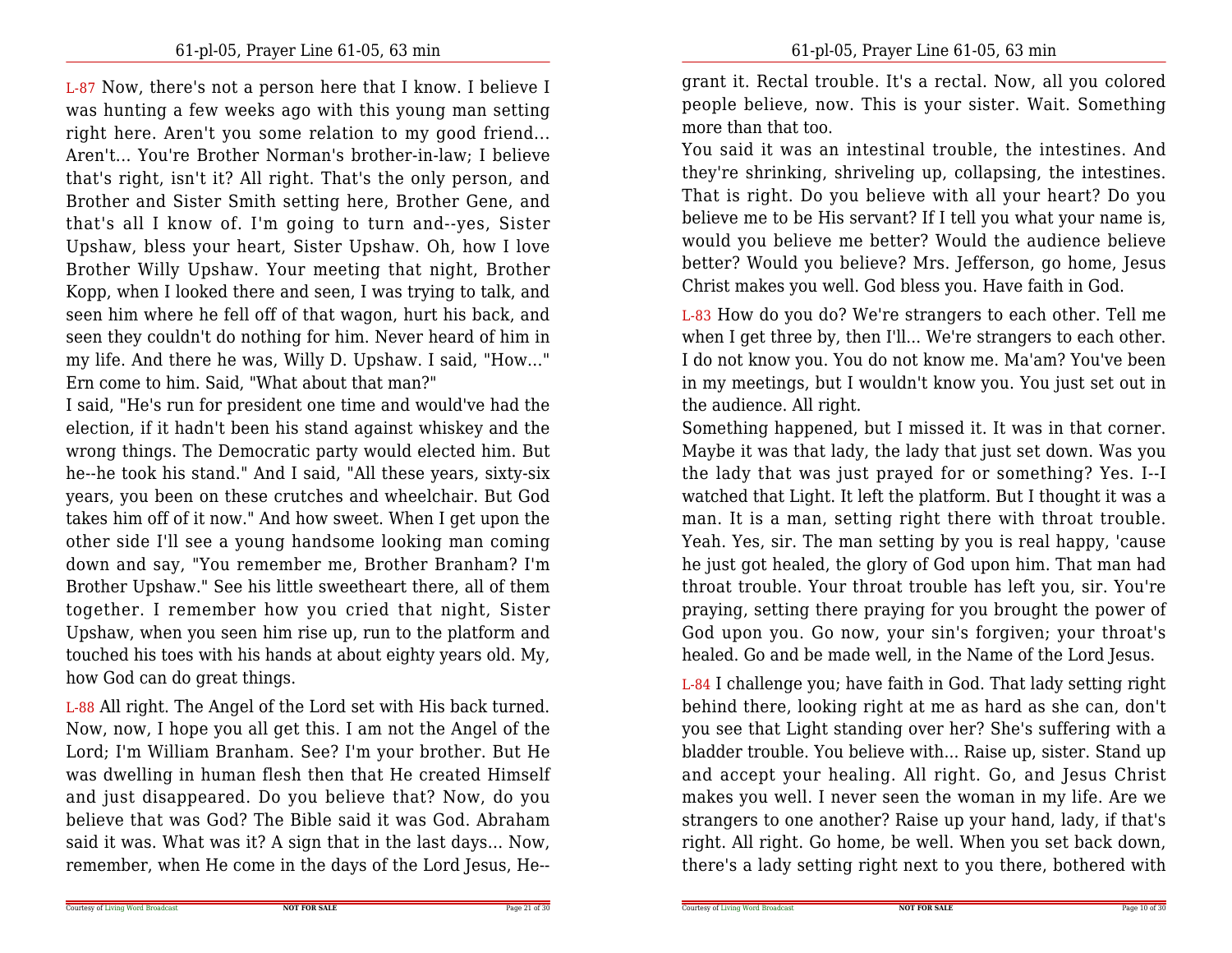throat trouble also. Stand up, lady, and accept your healing.We're strangers to one another? Go home and be well. JesusChrist makes you well.

Can't you see that He lives? Christ lives. He's the same yesterday, today, and forever. Just have faith in God, children. Have faith in God, don't doubt. Just believe with allyour heart. "If thou canst believe, all things are possible."*[Mark 9:23]*

L-85 You got a nervous condition, cough. That's what makes you cough. It's your nerves. You're afraid there's something wrong in your throat, but it isn't. When you get nervous,that's when you cough more. That's not your main thing,though. You're praying for somebody else. He had an accident, didn't he? Son, in the hospital. He's semiconscious. You're scared whether he would die or something. He--he has been saved, but you're a little afraid. He wasn't prayed up just right. Isn't that right? If that's right, raise your hand. It's all right. It's okay, go on. He will come out of it. You believewith all your heart, and don't doubt. Have faith.

Do you believe me to be His prophet, or His servant? That staggers people when I say that. I don't claim to be a prophet. I'm just His brother. I'm--I'm His servant, yourbrother.

L-86 Just a moment. Just a moment. Something happened.Somewhere in the audience. Be reverent now. That's it. Be real reverent and pray now. Just reach up and say, "Lord Jesus..." I don't care what you have...?... say, "That man don't know me. I haven't got no prayer card, I'm not going to be in that prayer line. He don't know me. But, Lord, if You'll just let me touch Your garment, then You turn him around to me."See? Just see if that isn't right.

Just... Now, be real reverent. We are strange to each other; we do not know each other. If that's right, just so... We raise our hands so people see. All right. We are strangers to eachother, and--but God knows us both. Do you believe me to be

L-89 Heavenly Father, the faith of this people brought the Lord Jesus Christ in the form of the Holy Ghost back into their midst tonight, saving the lost and healing the sick. O Lord, they are believers. They got their hands on one another. They believe that You are the same yesterday, today,and forever, and the same God. "O Jesus, Thou Son of David," they're screaming out. May the power that raised up Jesus from the grave raise them to their feet from the testimony,shouting and praising the glory of God. May they stand like Bartimaeus, looking at their hands until they see that thepower of God has healed them. Grant it, Lord. *[Hebrews 13:8]*

L-90 Keep praying, keep praying, just keep praying. O Lord,there's only one thing could keep a spontaneous healing service, and that would be unbelief. I've noticed around over the crowd as I look out through here, Lord, see that little streak of dark trying to hold back that glorious Light yonder that's circling around, trying to find its way down through that darkness to touch somebody. O Father God, give me strength, give me faith. May the people understand that You have proved, Lord, that I'm telling them the truth. You said when You was here on earth, "If I do not the works of My Father, then believe Me not." If I do not the works of my Saviour, then may they believe me not. But Lord, You are doing the same works that You did when You were here on earth. O Father, I pray now that they do believe in a portion. Give me faith to break that blackness from over them, Lord,that that power and light of God might fall upon every soul inhere, that it might heal every one of them.

Satan, you're exposed. Why, you're a devil, and you're trying to hold this group of people. I challenge you in the Name of Jesus Christ, come out of them people and leave them alone.*[John 10:37]*

**61-0216 - First Assembly Of God Of Long Beach, LongBeach, CA (Paragraphs: 86 - 96)**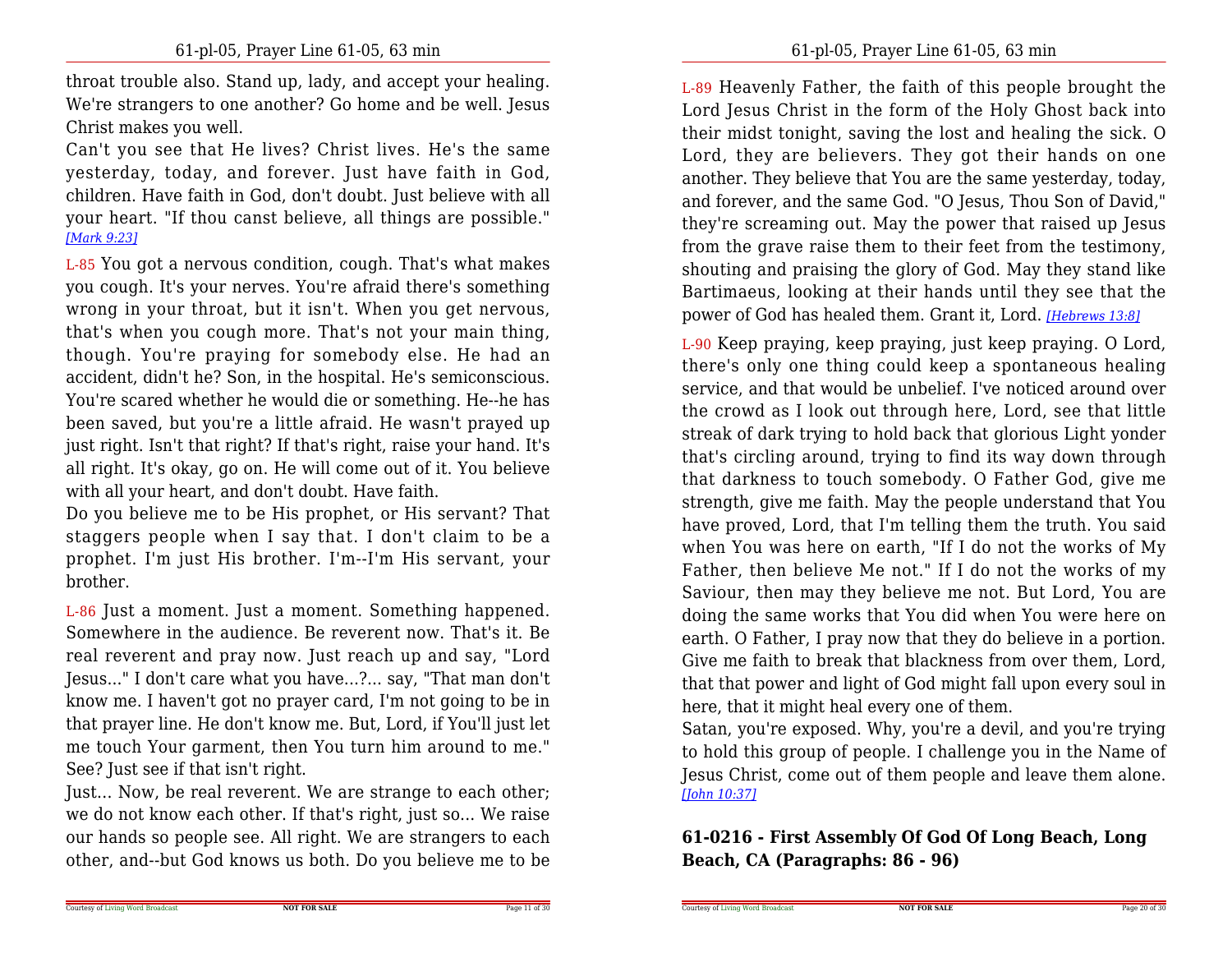you'll lose your sight. It's getting dimmer all the time. You just believe with all your heart. You believe God can tell me who you are? You know I don't know you. Mrs. Johnson, youcan go home and be well...?...

L-87 The lady setting right next to her, you had to get up and go away a few minutes ago. Satan tried his best to rob you from this. You believe God can tell me about your trouble? Would you accept me as His prophet, or His servant? You believe that with all your heart? I don't know you. I never seen you in my life, but you really got a contact with God right now. Right. You're very seriously ill. That's right. It's a gallbladder condition. That is right. Another thing, you have enlarged heart. That's exactly right. Mrs. Miller, raise up your hand if that's right. Go, receive your healing. JesusChrist makes you whole.

L-88 I challenge you to believe that. I--I just--I just ask you to believe it. All right. Have faith in God. Do you believe Him? "Jesus, Thou Son of David, have mercy on me." Do you believe Him with all your heart? Then hear me, listen. How many believers is here, raise your hand. All right, if you're a believer... Now, put your hand down. Every one of you is believers. How many are sick, raise your hands. All right, believers, lay your hands on one another. I'll quote the same Word. "These signs shall follow them that believe." This is it. Do you believe it? Now, you pray for somebody. You lay your hands on somebody by you, around you, up there in thebalcony. Yes, believe.

 That lady setting out there in the middle there, suffering with that nervous condition...?... All right...?... I don't know you, never seen you in my life. Is that right? You been nervous,have for years. Christ heals you, makes you well.

 Way up there in the balcony. Amen. He heals every one of you if you'll believe it. Now, pray for one another. Lay yourhands on each other. *[Mark 16:17]*

His servant? Now, reason I say that, He told me... You've probably read my book. Have you ever read that? He said, "If you get the people to believe you." Believe what? Not believe me to be Him, but believe that He sent me. See? He has toget somebody somewhere. See?

L-87 So He's got other men on the field, great men. I'm one of the small... But my little part, I like to do for Him to show Him my expression about my love for Him, to be reverent. I love Him with all my heart. And I cannot love Him without loving you all. See? For He'd rather I'd love you all than love Him. I'd rather you'd love my children instead of loving me.And me, being a parent, thinks that, what about Him?

 Now, you say, "Brother Branham, what are you doing?" I'm waiting to see what He will tell me. If He doesn't tell me nothing, and I just come lay hands on you, would you believe anyhow? You'll believe anyhow. Would the audience believethat way anyhow? There it comes, though.

L-88 You've had an operation. It's pretty serious. It isn't doing well. You're scared. You're afraid it's cancer. Now, do you believe He can tell me what the operation was? I see the operation. It was a gallbladder, I believe. That's right. You're scared. If I don't say nothing, what it is, or whether it is, if God will just let you have faith, that's all you need, isn't it? Isthat right?

 If He will tell me who you are, or where you're from, or something like that, or something else in your life, will you believe? Would you make you believe real... You know that I don't know you. You're not from here. You're from a place called Downey. You're Mrs. Kelly. Now, go back; you're healed. Jesus Christ makes you well. Do you believe? Havefaith in God. Don't doubt.

L-89 That woman... Is that the woman that was just healed, or prayed for? That Light was right there just a moment ago,right where she was at. Somebody praying. Young man, do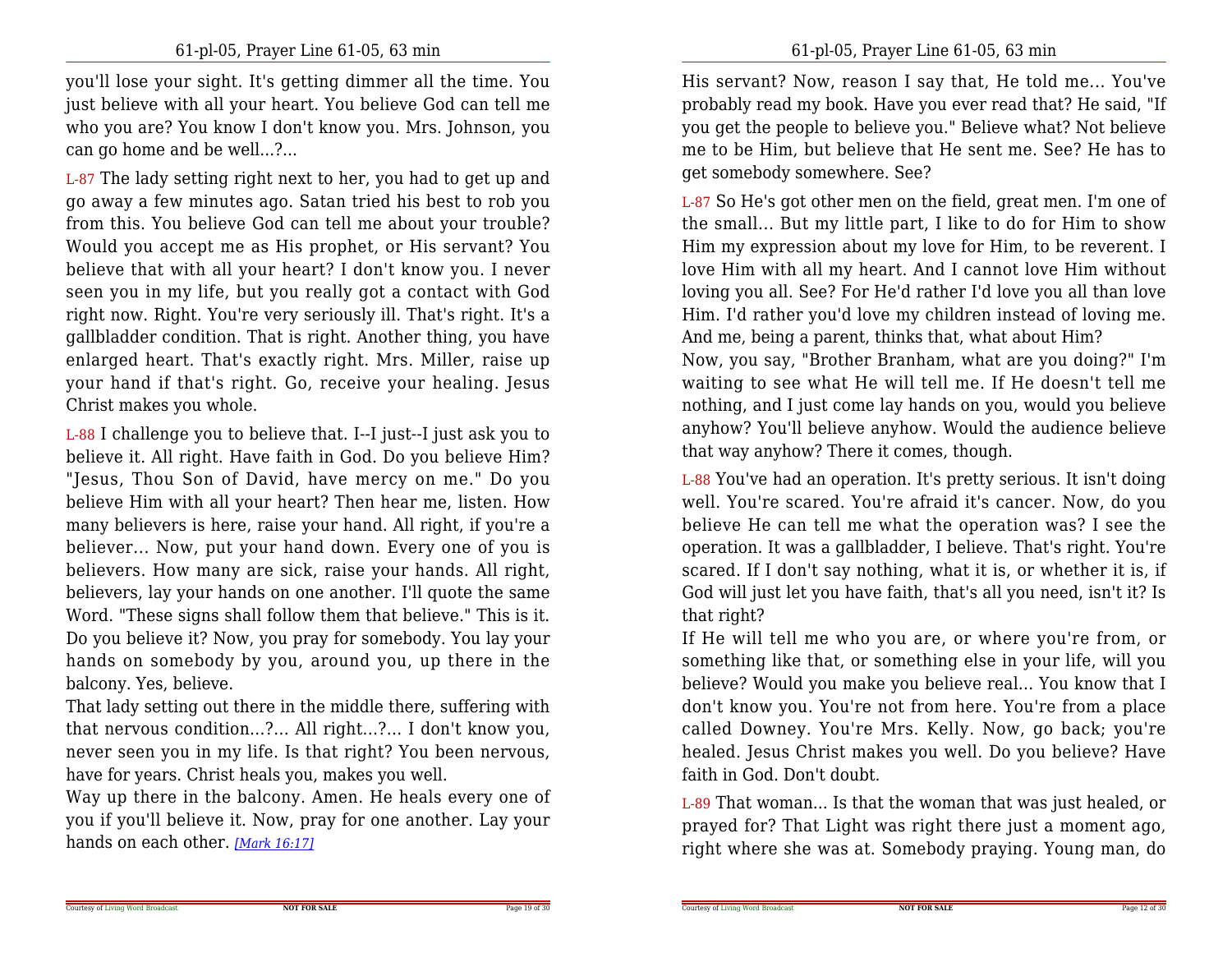you have a prayer card? Do you believe me to be His prophet,His servant? Do you believe God will heal your friend? If I'll tell you what's wrong, will you believe it? Cancer. Have faithand believe. Now, he will get well. Amen.

The lady setting right back here looking at me, got trouble with your foot. It was caused from an operation. Wearing glasses, brown hair, do you believe with all your heart? Raise up your hand. All right, you can go home and be well. JesusChrist heals you.

 Do you believe, sir? In the Name of Jesus Christ, go and behealed. Amen. Have faith now. Don't doubt.

 Lady, you got something wrong with your eye. If I will tellyou what it is, will you believe? It's cancer. Will you accept your healing? Then in the Name of Jesus Christ, go and behealed. Everybody pray now. Have faith.

L-90 My, here's another cancer. You believe that God will make you well, sister? Come, let me lay hands on you while the anointing... Go now and may the God of heaven heal youand make you well.

That kidney trouble left you while you were setting there. Go and be made well. Believe on the Lord Jesus with all yourheart. Don't doubt. Just believe with all your heart. All right. Come, lady. Do you believe me to be His servant? God can heal heart trouble. Don't you believe that? Do you believe yours was healed? Then go on your road and say, "Thank you,Lord Jesus," and be made well.

You had a lady's trouble, and also a heart trouble. Do you believe it's gone? All right, go on your road and say, "Thankyou, Lord," and be made well.

 A man of your age should have a little prostate, nervous trouble, but one of your great things is a killer. That's heart trouble. You believe that He will heal you? If that's right,raise your hand. Go and be well. Jesus Christ make you well.

L-91 Come, believing now. How do you do, lady? You're awfulthin, but you got a shadow over you. You're shadowed to for her healing. If that's right, raise up your hand, lady.

L-84 Now, you young converts... That lady setting right next to her there, she seemed to be a... That Light moved right over to that lady setting right by her. There It is again. I thought It went back to the lady, but It went to that lady.She's a believer, a Christian believer. She's got some kind of a--like an allergy, a breaking out on her hands. That's right. I don't know you, do I, lady? You don't have any prayer card, of course. Do you believe that you're going to get well? You believe that was God? You--you believe that, that--that I can tell you what you was praying about? You believe that? By God... (Keep quiet, keep quiet, set down, please.) You believe? Mrs. Bossler, you believe now that you're going tobe made well? God bless you. That's who you are, isn't it?

L-85 What about you, little fellow, setting right here? Here It is right here to you. You believe? I see you're kind of stooped in your shoulders, like that. But there's something else besides that's wrong with you. If God will tell me what's wrong with you, will you believe me to be His prophet, His servant? It's a stomach trouble you're suffering with. That's THUS SAITH THE LORD. That's right. Not a ulcer, you're just nervous and upset in your stomach, is what's doing it.That's exactly. If you believe with all your heart...

L-86 You believe? Now, be real reverent. Don't move. You see, each time you move that--that--that does something. You see? Be reverent. What about somebody this direction here? It's come over here, now It's go over here. You believe? When we get three or four, say--say something. Have faith; don't doubt.I just have to watch wherever I... I wish I could just say this or that. I can't. I just have to watch. Faith is so unconsciousto people...

 Little lady setting right there looking at me. No, right behind you, sister, right... Yeah. Got trouble with your eyes. That'sright. You--you believe He will heal you of that? If you don't,

Page 13 of 30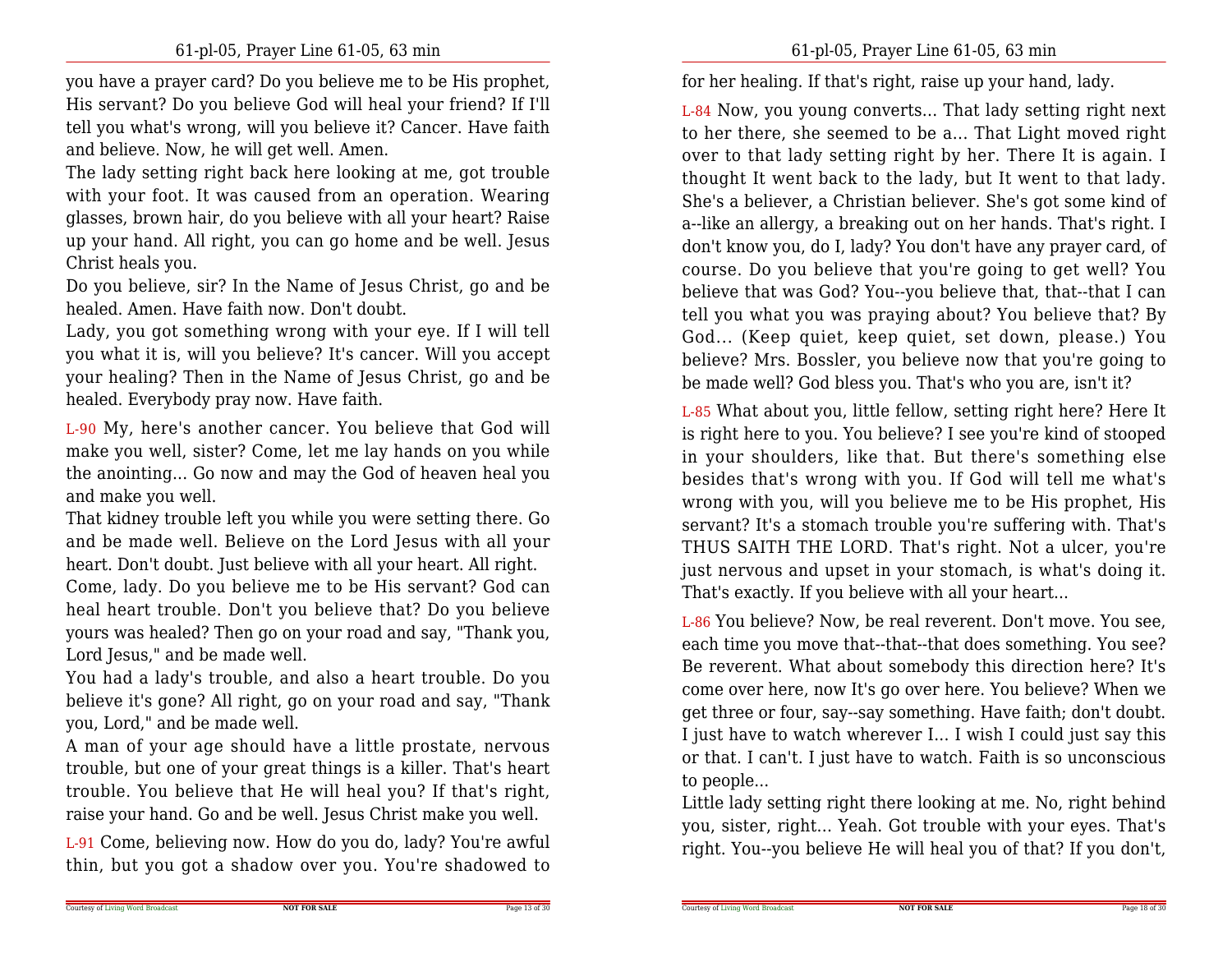Lord did? To show you we're in the days of Sodom, and show you we're at the last days, that this country here is a modern Sodom, to show you that the Angel of the Lord is still the Angel of the Lord... Now, you have no prayer cards, so we won't have no prayer line. But you don't have to have prayer cards. The only thing I ask you to do is believe that I've toldyou the truth, the Gospel truth, and it's God.

 I'll look at these ministers back here. You believe this,brethren? With all your heart? You believe the Gospel I've been preaching is the truth? God bless your hearts. There's an awful good feeling behind me, faith of you brethren. A lot of times this week I've chopped and cut and everything else. I don't want you to think I've hurt you. I love you. You're my brothers. But you yourselves know that the church is moving away. We got to bring it back, bring it back. We've got tobring it back.

L-83 Now, here it is. There's a woman before me. I'm looking right at her. Somebody out there is touching the High Priest. I see what she looks like here. Just a minute. Somebody touched Him, just the same as the woman touched our Lord Jesus. That's what this woman done, and I'm just acting in His place. You see?...?... Are you understanding? Now, it'll be... I'll catch it just a moment. There's... It comes from...Now, somebody touched Him. Each one of you is praying.Believe now with all your heart. Set real quiet; believe.

Yes, sir. It's a lady sitting right over there in a corner. Yes,that's right. You have a prayer card... No, I know you don't have a prayer card. I don't know you; God does know you.See, I want all of you look this way. Can't you see that Light hanging over the woman there? See that--that little--just right above her. See that mystic looking Light hanging right above her there? Now, watch, It's opening up. The woman has been examined by a doctor of some sort, and they told her she had a growth, some sort of a... She's pending an operation, butshe won't receive the operation. She's trying to trust the Lord

death. It's a cancer, a killer. Do you believe God will make you well? Go, and I rebuke that devil from my sister. In theName of Jesus Christ, Satan, come out of her.

I'm a stranger to you, lady. You believe God can tell me what your trouble is? Would you believe? Wait a minute. Setting right there with stomach trouble, sir, you believe God makes you well? Do you believe with all your heart? Black-headed man, young fellow with a white shirt on, praying there with...That's it. Go home and eat now. It's a nervous stomach, had you blocked off. Do you believe on Him with all your heart? Do you accept your healing? Stand up, if you do. Just raiseright up. All right. Go home. Jesus Christ makes you well.

If God can tell me what's your trouble... Do you believe me to be His prophet, His servant? Your diabetes will leave you, if you'll believe. Go home and be well. Jesus Christ will healyou.

L-92 Now, lady, you got several things wrong with you. That's right. As a lady your age, that actually have that. But the thing that you want me to pray for is a heart trouble. That's right. You have a nervous, weak heart. When you lay down it gets worse than ever. So now, if you'll believe with all your heart, you can go home and be well. Jesus Christ make youwell.

How about believing, setting there in that lawn chair? I can't heal you. Got a prayer card? God can make you well, if you'llbelieve. You can't set there and live, like the lepers that set at the gate. They said, "Why set we here till we die?" You got in contact with something. You're in contact with Him now. You touched His garment, if I could just get you to see it. You're dying with cancer, but if you'll believe with all your heart,Jesus Christ will make you well.

 The lepers said, "Why do we set here till we die? If we set here we'll die." If you set there, you'll die. Rise up in the Name of Jesus Christ. Go home and be made well then. *[IIKings 7:3]*